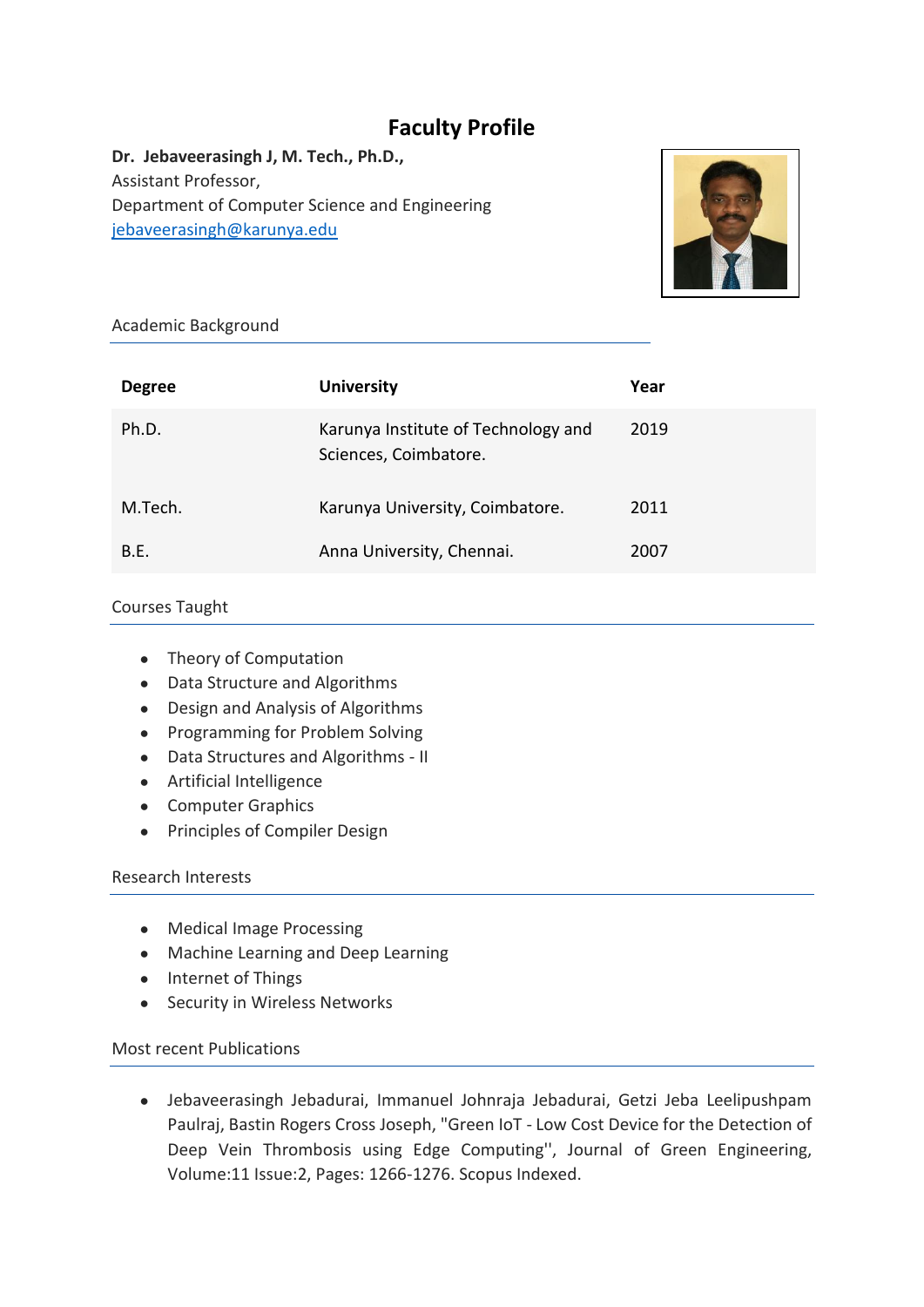- Bastin Rogers Cross Joseph, Jebaveerasingh Jebadurai, "A Comprehensive Study of Prospective Cohort Diseases Using Deep Vein Thrombosis'', Journal Cardiovascular Disease Research. 2021; 12(4): 189-194.
- Getzi Jeba Leelipushpam Paulraj, Immanuel JohnRaja Jebadurai, Jebaveerasingh Jebadurai, and Nancy Emymal Samuel. "Cloud-Based Real-Time Wearable Health Monitoring Device Using IoT." In Computer Networks and Inventive Communication Technologies, pp. 1081-1087. Springer, Singapore, 2021. Scopus Indexed.
- Getzi Jeba Leelipushpam Paulraj, Immanuel Johnraja Jebadurai, and J. Jebaveerasingh. "Preparedness in the Aftermath of a Natural Disaster Using Multihop Ad hoc Networks—Drone-Based Approach." In Advances in Artificial Intelligence and Data Engineering, pp. 1281-1286. Springer, Singapore, 2021. Scopus Indexed.
- Jebaveerasingh Jebadurai, Immanuel Johnraja Jebadurai, Getzi Jeba Leelipushpam Paulraj, and Nancy Emymal Samuel. "IoT Based Safe Assembly Point Indicator System for Smart Buildings and Campuses." Solid State Technology 63, no. 5 (2020): 5486- 5491.
- Getzi Jeba Leelipushpam Paulraj, Immanuel Johnraja Jebadurai, and Jebaveerasingh Jebadurai. "Fault Tree Analysis based Virtual Machine Migration for Fault-Tolerant Cloud Data Center." Journal of Integrated Design and Process Science 23, no. 3 (2019): 73-89. Scopus Indexed., Web of Science: Emerging Sources Citation Index.
- Jebaveerasingh Jebadurai, Immanuel Johnraja Jebadurai, Getzi Jeba Leelipushpam Paulraj, and Nancy Emymal Samuel, "Super-Resolution of Digital Images Using CNN with Leaky ReLU." International Journal of Recent Technology and Engineering, 2019, 8(2 Special Issue 11), pp. 210–212. Scopus Indexed.
- Jebaveerasingh Jebadurai, Immanuel Johnraja Jebadurai, Getzi Jeba Leelipushpam Paulraj, and Nancy Emymal Samuel, "Learning Based Resolution Enhancement of Digital Images''. International Journal of Engineering and Advanced Technology 8 (6) 2019, 3026-3030.Scopus Indexed.
- Jebaveerasingh Jebadurai, and J. Dinesh Peter. "Super-resolution of retinal images using multi-kernel SVR for IoT healthcare applications." Future Generation Computer Systems 83 (2018): 338-346. Scopus, Web of Science ,SCIE Indexed.
- Jebaveerasingh Jebadurai, and J. Dinesh Peter. "DeepCS: Deep Convolutional Neural Network and SVM Based Single Image Super-Resolution." In Data Driven Treatment Response Assessment and Preterm, Perinatal, and Paediatric Image Analysis, pp. 3-13. Springer, Cham, 2018. Scopus Indexed.

## Projects Guided

- Secure Transmission of Electronic Health Record (2019-2020)
- Safe Assembly Pointer (2019-2020)
- A Video Conferencing Application for The Institution (2020-2021)
- Learning Based Varicose Vein Image Classification (2020-2021)
- Plant Disease Detection and Classification using CNN (2020-2021)
- Prevention of Energy Wastage Using IoT Based Monitoring System (2020-2021)
- Recognizing Handwritten Documents and Converting Them Into Text (2020-2021)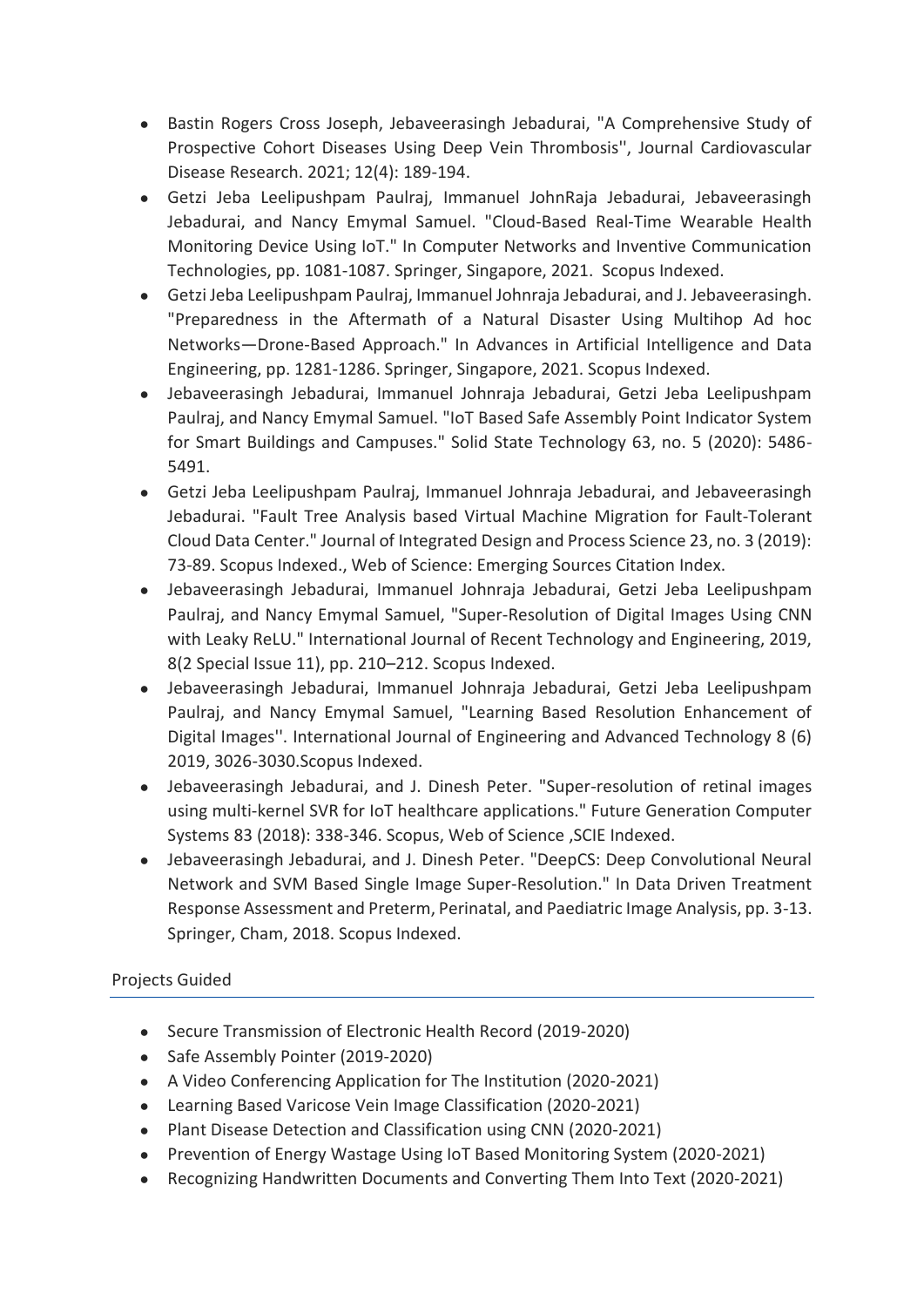- Software Solution for Telemedicine (2020-2021)
- Virtual Face To Face Mock Interview Platform (2020-2021)
- Web Based Placement Management System (2020-2021)

Memberships in Professional societies

- Associate Member Institution of Engineers (India) Membership Number 1747099
- IAENG International Association of Engineers Membership Number 151032

Significant achievements:

- Secured University First Rank in M. Tech 2011
- Completed the first level of Mission 10X sponsored by Wipro 2012.
- Awarded as Bronze level partner faculty by Infosys Technologies Limited 2013
- Secured an All India Rank of 3983 (out of 155190 candidates) in GATE-2014
- Elite certificate for the NPTEL course on "Programming Data Structures And Algorithms Using Python", 2021.
- Elite Silver certificate for the NPTEL course on "Introduction to Internet of Things", 2019.
- Underwent 10 days In-plant Training in Arackal Digital Solutions, Techno Park, Trivandrum - 2005.
- Reviewer of Springer, Taylor & Francis journals.

### Funded Projects

● Single Image Super-Resolution Tactic for Smartphone Fundoscopy Images Using Image Content Specific Self-Deep Learning Model – The Institution of Engineers (India) – INR 75000. PI: Dr. J. Dinesh Peter.

### Professional Experience

| Institution /<br>Organization          | Role / Designation                  | From        | 10        |
|----------------------------------------|-------------------------------------|-------------|-----------|
| Karunya Institute<br>of Technology and | <b>Assistant Professor</b><br>(CSE) | July - 2018 | Till Date |